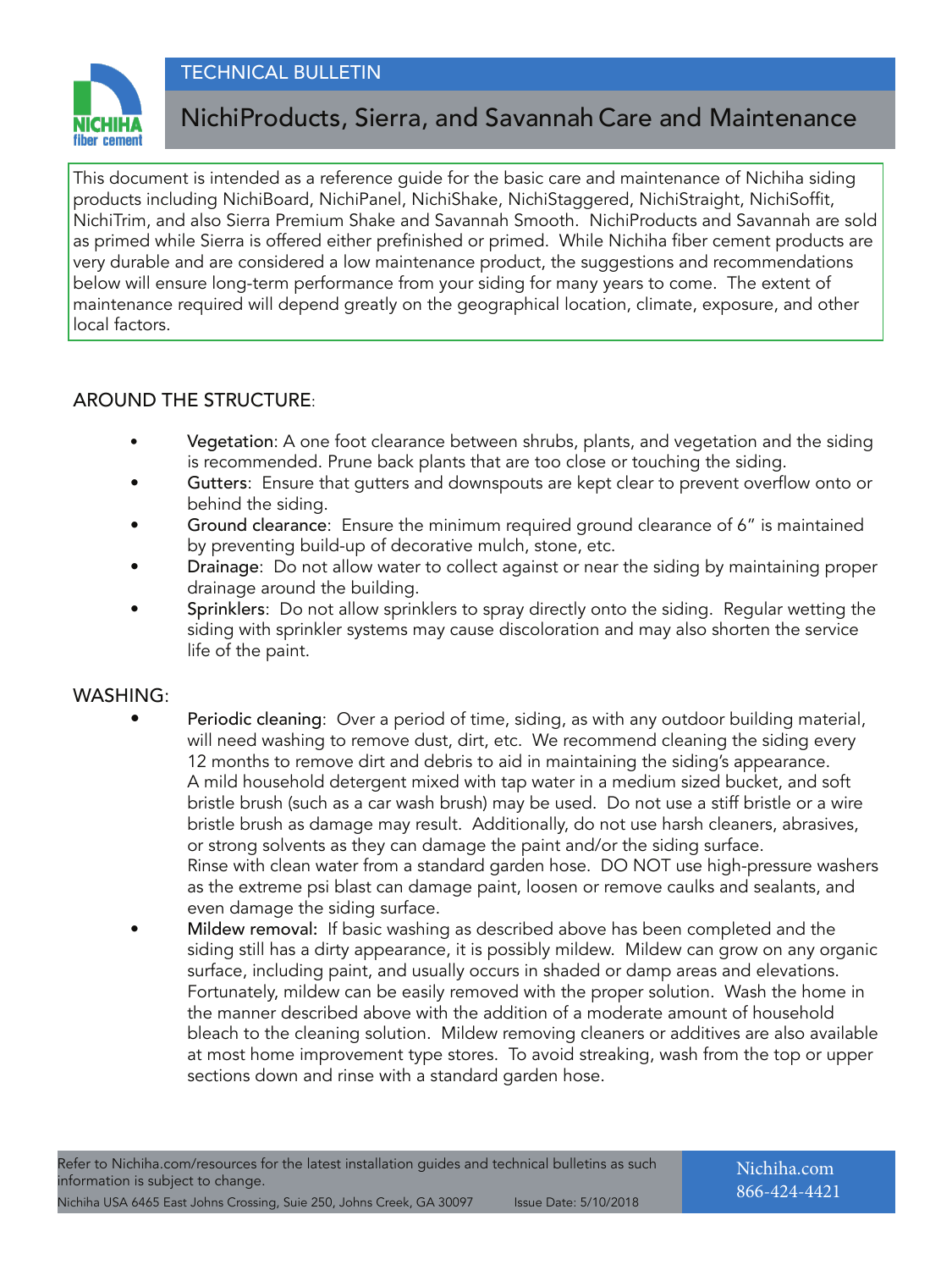

# NichiProducts, Sierra, and Savannah Care and Maintenance

### PERIODIC INSPECTION:

- Loose boards: When properly installed as specified in the applicable installation instructions, the siding should be secure to the structure. If any siding is found to be loose it should be refastened. Please refer to the product installation instructions for fastener and fastening requirements.
- Recaulking: Over a period of time, caulk may harden, crack, and loose its seal depending on the type and quality of caulk used and the application method. Use an exterior grade, high quality sealant that complies with ASTM C-920 requirements for all gaps that require sealant. If the old caulk has hardened or cracked, it may be necessary to remove the original caulk prior to recaulking.
- Chips/Dents: Any minor surface damage such as small chips, dents, or scratches may be filled with a quality caulk as described above or with a cementitious patch. It is recommended that any board or panel displaying damage larger than a quarter in size be replaced.
- Damage and replacement: If a board or panel is physically damaged from impact or other direct damage such as breakage, large holes, cracks, etc., it is recommended the piece be removed and replaced.
- Touch–up: On prefinished products, an occasional touch-up may be necessary. Touch up paint for Sierra Shake must be an exterior acrylic latex, color matched with product sample at your local paint store. Apply the touch-up paint with a small artist's brush, much in the same manner as touching up a small chip or nick on an automobile. Less is best and only apply to a small spot or area. Test the color and your technique on a sample piece or hidden area of the siding before proceeding.

### REPAINTING:

- Prefinished products (Sierra Premium) may require repainting at the end of their finish warranty periods.
- Primed products will require repainting depending on various factors including climate and exposure, location, and the type, quality, color, and application method originally used. Normally, paint will weather more rapidly on those wall elevations with the greatest exposure to the sun and moisture. Paint that appears thin, blotchy, and chalky and rubs off easily to the touch are usually indicators that repainting will be needed in the near future.
- Surface preparation: Generally, the amount of preparation needed is determined by the condition of the original finish. The finish should be clean and free of dust, dirt, and mildew, and without peeling or flaking. Any loose paint material must be brushed, sanded or scraped. Repriming is usually not necessary providing the original finish is sound. If re-priming is necessary or desired, use a high-quality, exterior grade, acrylic latex primer that is compatible with both the original finish and the topcoat to be applied.
- Paint selection and application: Use only high-quality, exterior grade, 100% acrylic latex paints. DO NOT use stains, oil, or alkyd based paints. Follow the paint manufacturer's directions for use and additional application specifics. Apply paint only when siding surface is clean and dry.

Nichiha.com 866-424-4421